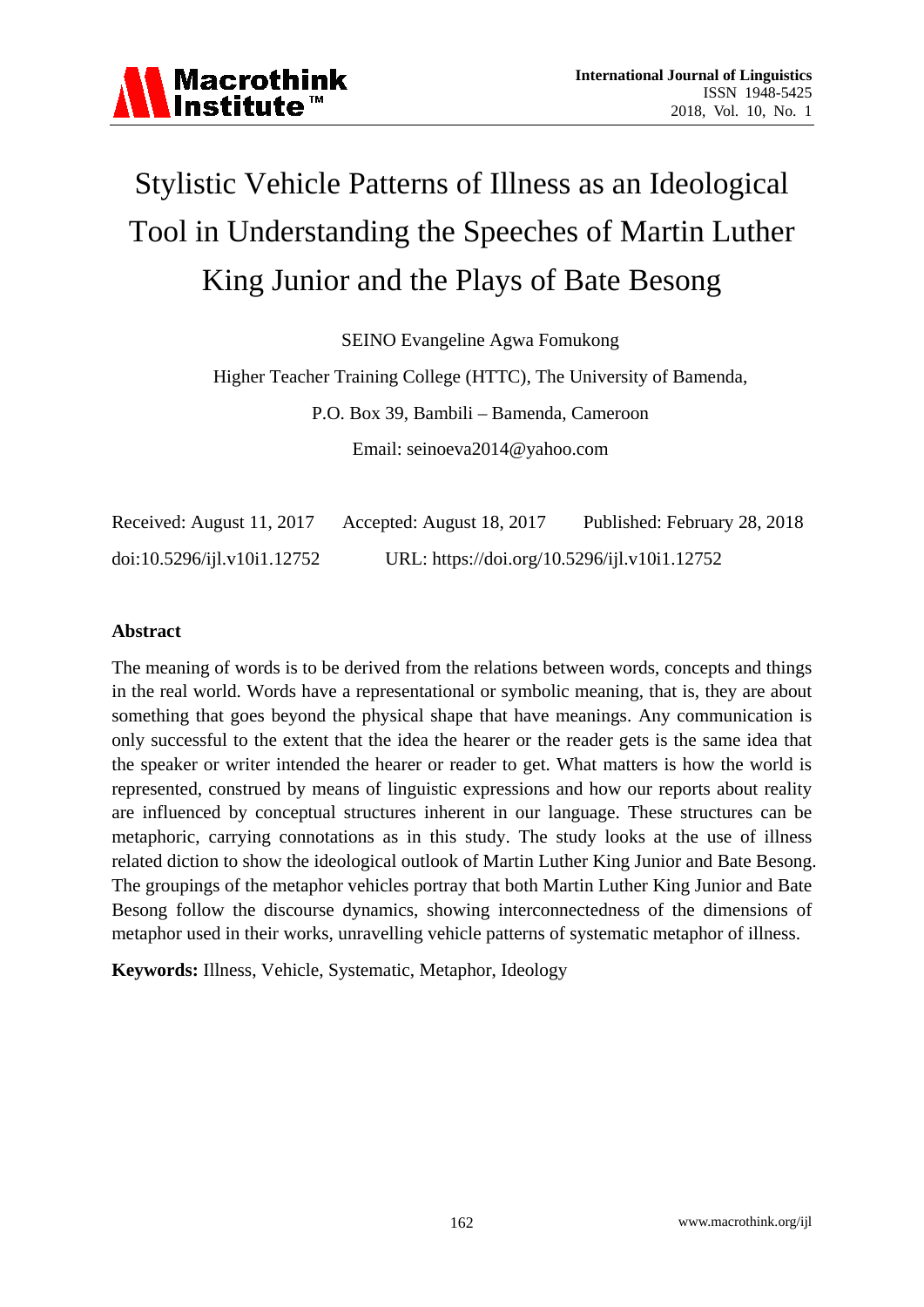

# **1. Introduction**

The meaning of words is to be derived from the relations between words, concepts and things in the real world. Words have a representational or symbolic meaning, that is, they are about something that goes beyond the physical shape that has meanings. For there to be meaning, there has to be a successful communication. Any communication is only successful to the extent that the idea the hearer or the reader gets is the same idea that the speaker or writer intended the hearer or reader to get. What matters is how the world is represented, construed by means of linguistic expressions, how reports about reality are influenced by conceptual structures inherent in the speaker's or writer's language. These conceptual structures are understood through semantics which is that level of linguistic analysis in which meaning is analysed. Meaning is very closely related to the human capacity to think logically and to understand. The connotating use of words add further complications to any theorisations about meaning, particularly their uses in metaphor. The connotative meaning is the additional meaning that a concept carries; it is the communicative value an expression has by virtue of what it refers to above purely conceptual content. That is, apart from its logical or essential attributes, there is a further meaning attached to a word, which comes from its reference to other things in the real world. Thus connotative meaning consists of the attributes associated with a concept. Meaning in this case takes into consideration the conceptual or systematic meaning that relates a formal item or pattern to an element of situation. This brings out the regular association between a linguistic item and something which is extra-linguistic, which is part of the structure of language rather than part of language itself (Halliday and Hasan, 1985). The relation between a linguistic item and pattern forms a system.

The goal of linguistic semantics is to describe the meaning of linguistic elements and to study the principles which allow the assignment of meaning to combinations of these elements. A complete and an adequate semantic theory provides an account of the relations between linguistic expressions and the things that can be used to talk about. One of these connotative sense is the metaphor. A metaphor denotes something not from a literal meaning but a similar figurative meaning. It uses symbols in the place of reality. It is a tool to get one to really think about something, to find a new meaning in it and to see it from a different angle. Metaphors identify one phenomenon with another, suggesting an image or experience that emphasizes a specific quality of its referents, sense or significance. They are most useful and most successful in this respect when they associate an unfamiliar or abstract referent with something familiar or concrete. Metaphors thus give rise to new visions of reality that the ordinary words would be incapable of portraying and compel the reader or listener to encounter the image.

Studying metaphor could help researchers to identify the conceptual structures that reflect and shape the thought patterns of a speaker or writer. The speaker or writer might deliberately or unconsciously choose particular ways of expressing ideas metaphorically in order to cover an ideological or a persuasive point. From their use therefore the metaphor researcher can develop a picture of the speaker's or writer's interacting ideas, feelings and language. What is expressed or understood in flow of discourse is the outcome available at the time, under those constraints and in those circumstances. These outcomes reflect the multiple influences of past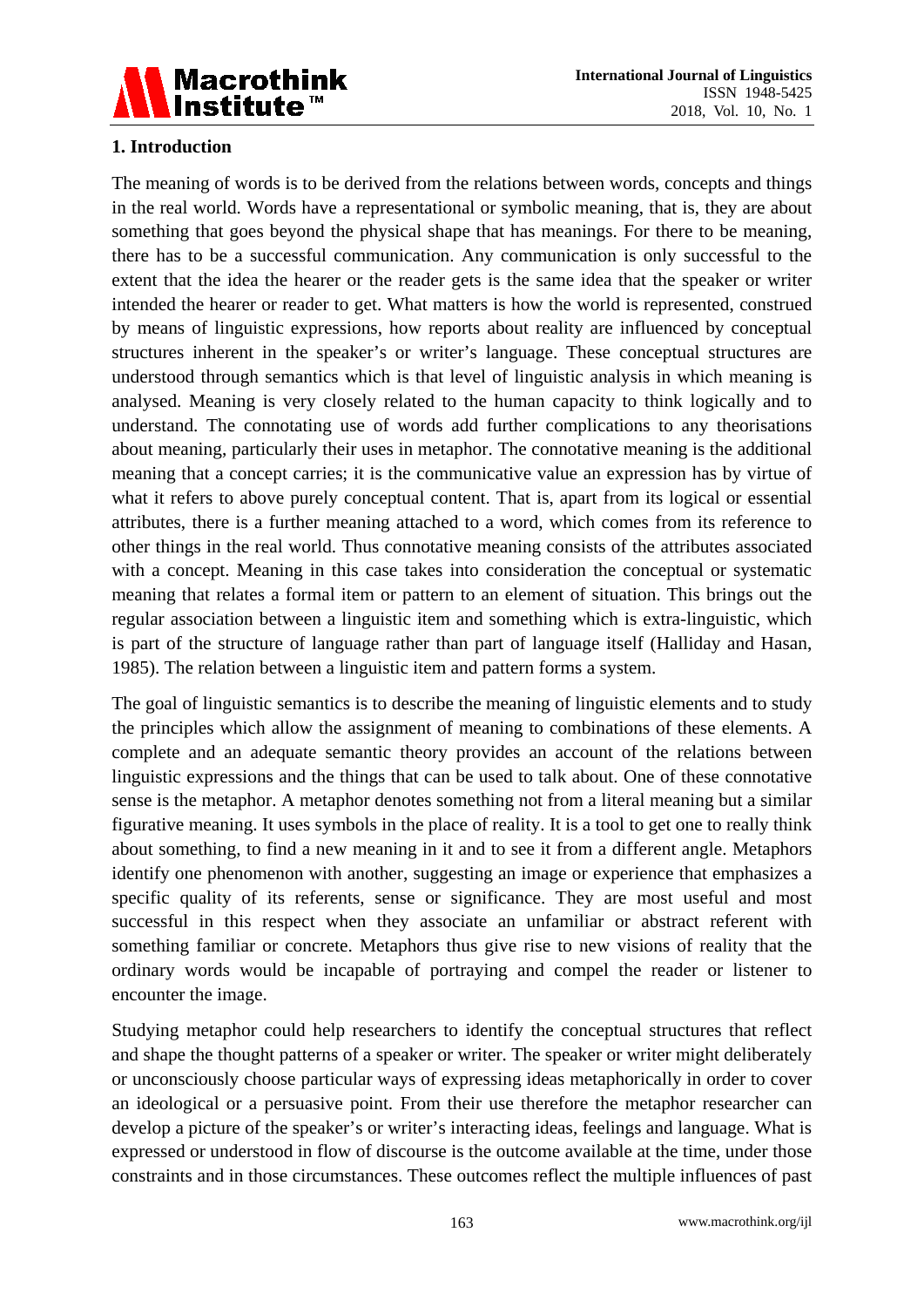

experiences making the linguistic metaphor to be connected into dense network of ideas, associations, conceptual and affective patterns which are interwoven with correlates from these experiences. These connections and patterns are not expressed directly but are fundamental to how the speakers and writers perceive, conceptualise and interact with the world.

In describing metaphor in this study the concepts involved are the topic and vehicle, which are connected. The study sets out to analyse the vehicle terms of the linguistic metaphor that often carries evaluations, attitudes, values and beliefs of the writer or speaker. This is expressed through systematic connections between semantically similar metaphor vehicles and topics. These systematic connections build up a systematic metaphor which is an emergent discourse phenomenon that is produced when discourse participants over a discourse event or longer periods of time use a particular set of linguistic metaphor vehicles in talking about a topic, or closely connected topics. Cameron and Maslen (2010) in describing a systematic metaphor say it is not a single metaphor but an emergent grouping of closely connected metaphors.

Working on metaphors provide an objectivity in establishing the semantic characteristics of vehicle groupings. The vehicle is grouped together on the basis of the semantics of the basic meaning of the metaphor vehicle, and choosing a label which generalises as little as possible, from the word or phrase used in the discourse. Martin Luther King Junior and Bate Besong choose particular ways of expressing ideas metaphorically in order to convey an ideological point. The study aims at showing that in stylistic analysis the same linguistic tool can be used to analyse both literary and non-literary texts and that both MLKJ and Bate Besong use metaphors related to illness to refer to a society that accommodates social ills. The study examines how King and Besong use sickness in the discussion of different social ills in their societies and what their metaphors reveal about their ideas, attitudes values and perspectives of life.

# **2. Sociopolitical Context**

Martin Luther King Junior (late), a black American, born in 1929, was a Baptist minister and a civil rights activist, who stood up against racial discrimination. He was for nonviolent strikes and through this, won the Nobel Peace Prize in 1964. He was a great orator and in most of his speeches, encouraged the blacks not to give up on their fights for equality. Martin Luther King Junior lived in an age of racial discrimination in America. That was when there was segregation against the blacks.

Bate Besong (late) hailed from the South West Region of Cameroon. He was a critic, playwright, poet and a lecturer in the University of Buea and was very critical of repressive regimes, especially the government of Cameroon. He stood up with the masses and became disappointed when the masses would not stand up for their rights. In his time, Bate Besong experienced electoral fraud, ill treatment of the masses, bad leadership and embezzlement. This was an inspiration to his writings.

### **3. Related Literature**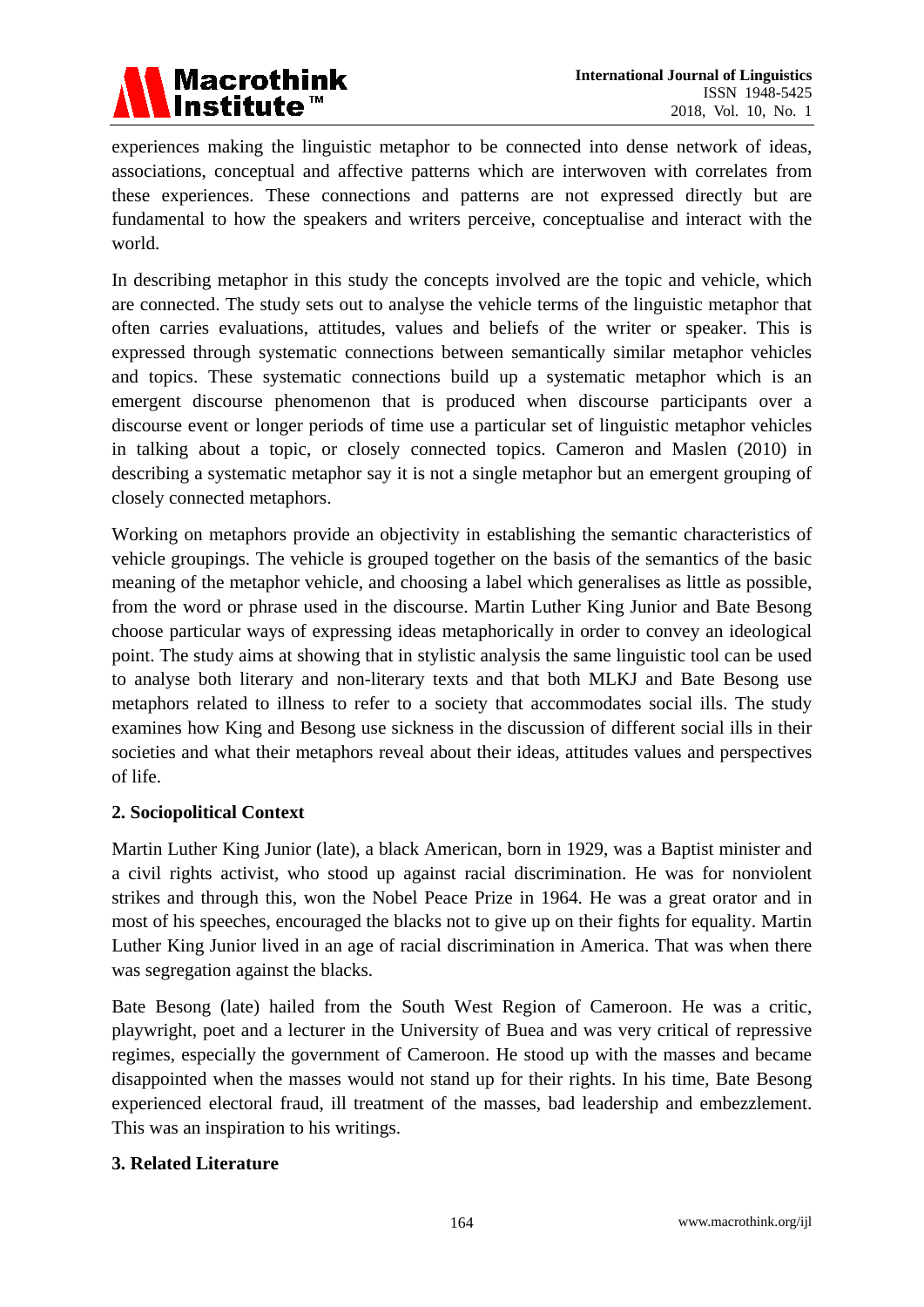

Some research has been carried out on the works of Martin Luther King Junior and Bate Besong. Fomukong (2013) examined the use of biblical allusions by Bate Besong in *Beasts of No Nation* and highlighted the importance of allusions from the Holy Bible in the language of protest. This biblical allusions is also highlighted in her work (Fomukong 2015) that looked at the stylistic-rhetoric elements of biblical allusions, antithetical structures and triads in the speeches of Martin Luther King Junior. She concluded that for King to pass across his message he makes extensive use of these structures. Fomukong (2017) also analysed the metaphors of sight and smell in the works of Martin Luther King Junior's speeches and Bate Besong's plays. She focused on the conceptual metaphor and the Dual Coding theories. She drew the conclusion that in Martin Luther King Junior's works, racism is darkness, and in Bate Besong's plays embezzlement, marginalisation, electoral fraud and inhumanity are stench. Ambe (2004) and Nchia (2016) all carry out a literary appreciation of Bate Besong's *Beasts of No Nation* emphasizing on marginalisation.

Sipra and Rashid (2012) focused on the famous speech 'I Have a Dream' by Martin Luther King Junior. They use a Critical Discourse Analysis with emphasis on Fairclough's 3D Model. They do an analysis of textual/stylistic strategies and interpretation of relational, express and representative values in the speech with special focus on wider socio-political and economic perspectives. They conclude that King, very impressively and successfully with the help of metaphors and other devices, identifies the relationship between the powerful and oppressed, and succeeds in achieving the strength and support of the powerless without creating any conflict with the powerful. These studies relate to both King and Besong using different approaches to analyse their works. The present study makes a difference in that it examines the works of both authors through the use of the discourse dynamics framework.

### **4. Theoretical Framework**

The theoretical basis for this study is the discourse dynamics framework for metaphor by Lynne Cameron (Cameron & Maslen, 2010, pp. 77). The theory describes and explains the phenomena of metaphor in discourse as a social interaction. That is, it explains the connections between the discourse context and metaphor use. This theory works with the assumption that metaphor cannot be separated from its discourse context without becoming something different (pp.77). The interest here is in the patterns of metaphor vehicles used across a discourse event, or particular bounded episodes of discourse.

### **5. Methodology**

The method of data analysis is a descriptive approach, that of systematic metaphor which follows:

The identification of metaphors

Grouping metaphor vehicles

Bringing out systematic metaphors from vehicle groupings.

Working on metaphors provide an objectivity in establishing the semantic characteristics of vehicle groupings. The vehicle is grouped together on the basis of the basic meaning of the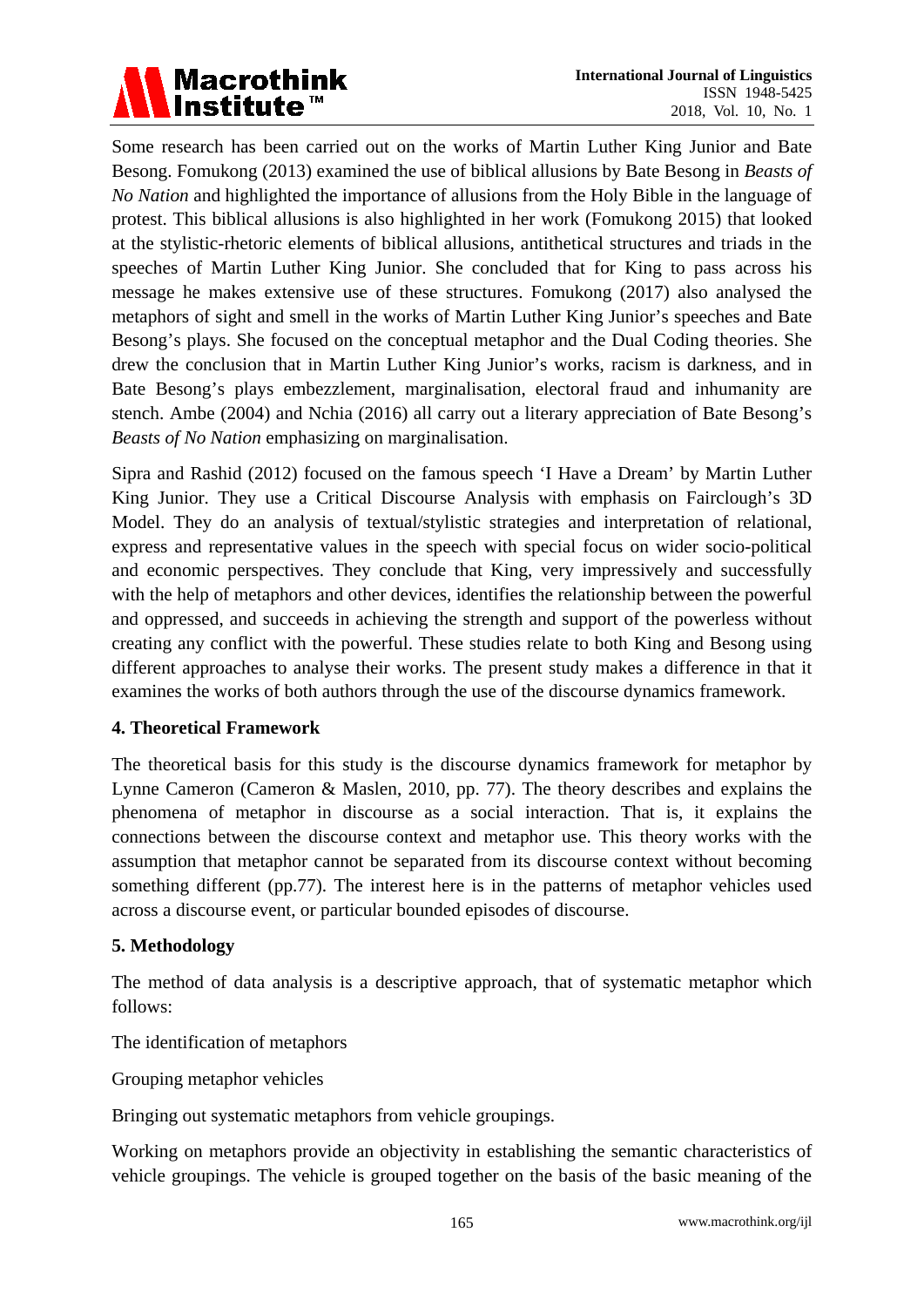

metaphor vehicle and choosing a label which generalises as little as possible from the word or phrase used in discourse. Cameron & Maslen (2010,pp 120) stipulate that grouping metaphor vehicles is interpretive, in that there is no single 'right answer' and in that the research must make judgments about how best to group the vehicles on the basis of available evidence. Cameron gives an example of metaphor vehicle groupings (Cameron & Maslen 2010,pp.122) from a text as follows:

THING: thing, things, everything, anything, something, nothing

MOVEMENT: comes into, from, comes, go away, go by, gone too far, progressed, towards.

Deciding on the range of each grouping and on how to select a label that best describes a grouping involves consideration of connections between the metaphor vehicle and the discourse evidence to support decisions. In turn, decisions about groupings contribute to what the analyst notices about the patterns and themes in the data. In this way the vehicle groupings that are constructed will inevitably at times have blurred boundaries and a degree of overlap. It is possible that with this approach the analyst should not expect to come up with a set of categories which reliably accommodate every linguistic metaphor found. Meanwhile in labelling, the metaphor vehicle with topic codes should remain connected to the discourse events from which data was connected. This means that within each vehicle grouping, all the linguistic metaphors that relate to a particular topic are collected into a set. This set of related vehicles is what is called a systematic metaphor which is a construct of the researcher created to help condense the discourse data and to summarise metaphorical ways of expressing ideas, attitudes and values.

The data was collected from the following texts:

MLKJ's Speeches

*Give us the Ballot (May 1957)*

*Letter from Birmingham Jail (April 1963)*

*The Great March on Detroit (June 1963)*

*I have a Dream (August 1963)*

*Nobel Peace Prize Acceptance Speech (10 December 1964)*

*The Quest for Peace and Justice (11 December 1964)*

*Beyond Vietnam: A Time to Break Silence (April 1967)*

*Where do we go from here (August 1967)*

*I've been to the Mountain Top (April 1968)*

BATE BESONG's Plays

*Beasts of No Nation (1990)*

*Requiem for the Last Kaiser (1991)*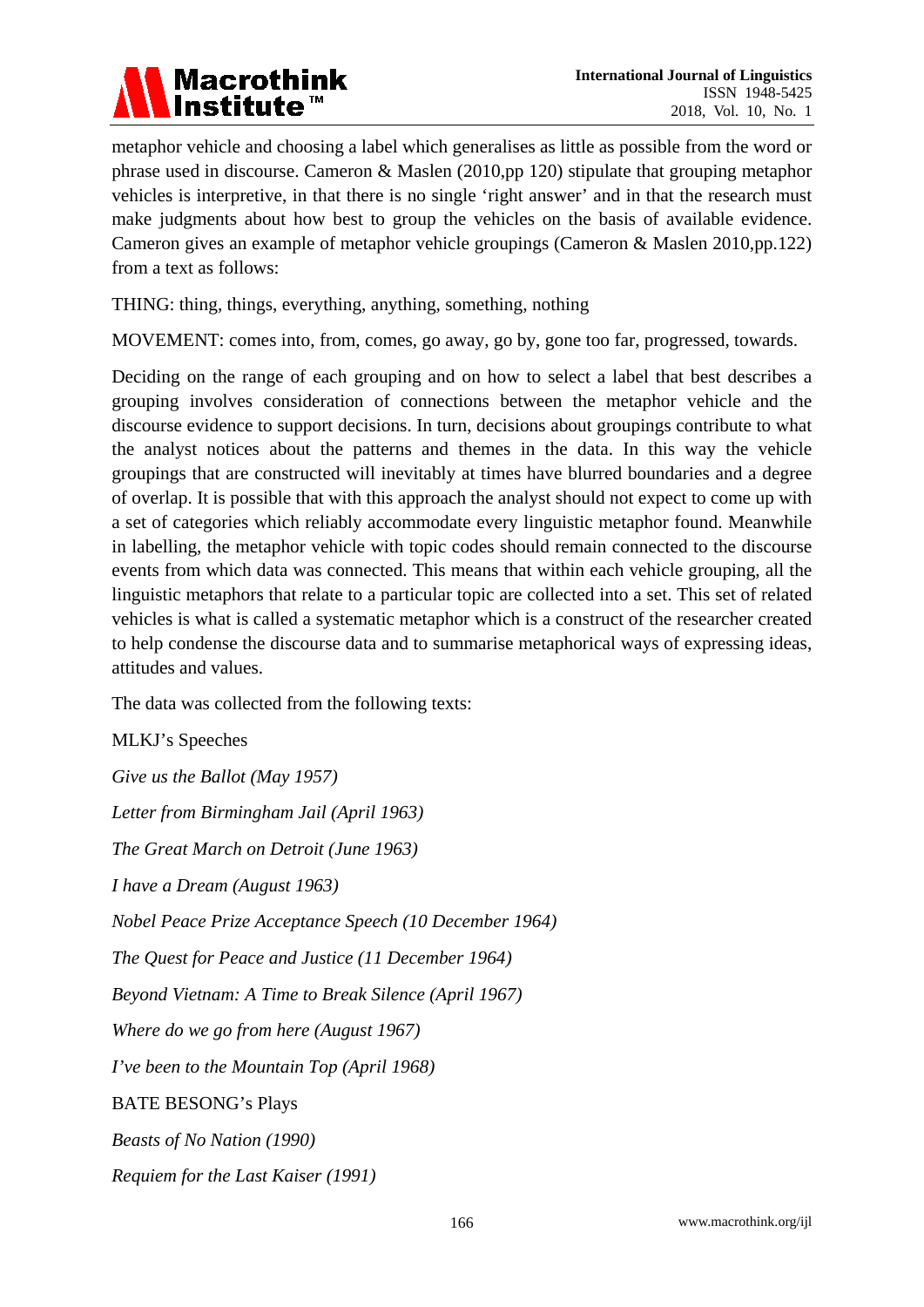

*Change Waka & His Man Sawa Boy (2001)*

*Once Upon Great Lepers (2003)*

# **6. Results and Discussion**

This section is going to examine the use of metaphor vehicle and the related topics of both Martin Luther king Junior's speeches and Bate Besong's plays.

# *6.1 Metaphor development in Martin Luther King Junior's Speeches*

Martin Luther King Junior in his speeches uses remarkable diction to express the degrading conditions of the blacks in America and the American society at the time. To express this ideology he makes ample use of lexis related to illness. This includes sub-topics like diseases, wounds, instruments used in the hospital, different specialties in medicine, madness. The coding of the metaphor vehicles under these lexical groupings give the metaphor in Martin Luther King Junior's speeches a systematic nature. The different speeches are made in different occasions, that is, they have different topics, but are all portraying the American society with its racism, as a sick society. *Give us the Ballot* is about calling on the government to give the blacks the right to vote. The *Letter from Birmingham Jail* is a response to the accusation of Martin Luther King Junior for talking about in the Vietnam War by some prominent white clergymen. In it he also defends the strategy of the nonviolent resistance to racism. In The *Great March on Detroit* King is addressing demonstrators, demonstrating for freedom in America, held in Detroit. In *I have a Dream* like the Great March on Detroit, he is addressing demonstrators of freedom in America. The *Nobel Peace Prize Acceptance Speech* is delivered in Norway but he connects it to the situation in America at the time. The *Quest for Peace and Justice* is a speech in which he discusses what he considers to be the most pressing problem confronting mankind in his time. In *Beyond Vietnam: A Time to Break Silence* he focuses on America's involvement in the war in Vietnam, its impact on the American society as a whole and the blacks in particular. He presents *Where Do We Go From Here* in an annual session of the Southern Christian Leadership Conference in Atlanta, Georgia. And *I've Been to The Mountain Top is* a speech delivered at the Mason Temple in Memphis Tennessee. Its primary concern is the Memphis sanitation strike challenging the United States to live up to its ideals The different speeches come up because of different events giving different topics, but Martin Luther King Junior uses the image of illness in all. The different topics are disease, wounds, physically disabled and drugs, and other health related diction.

### 6.1.1 Diseases

King's audience have obviously experienced different diseases and therefore are familiar with the concept. They know the diseases he uses as metaphor vehicle because it is what is prevalent in their society. King knows they can easily relate the concepts of racial discrimination to the different diseases and by so doing understand his message. He uses different kinds of diseases in the following situations:

For the shape of the world today does not afford us the luxury of an *anemic democracy.*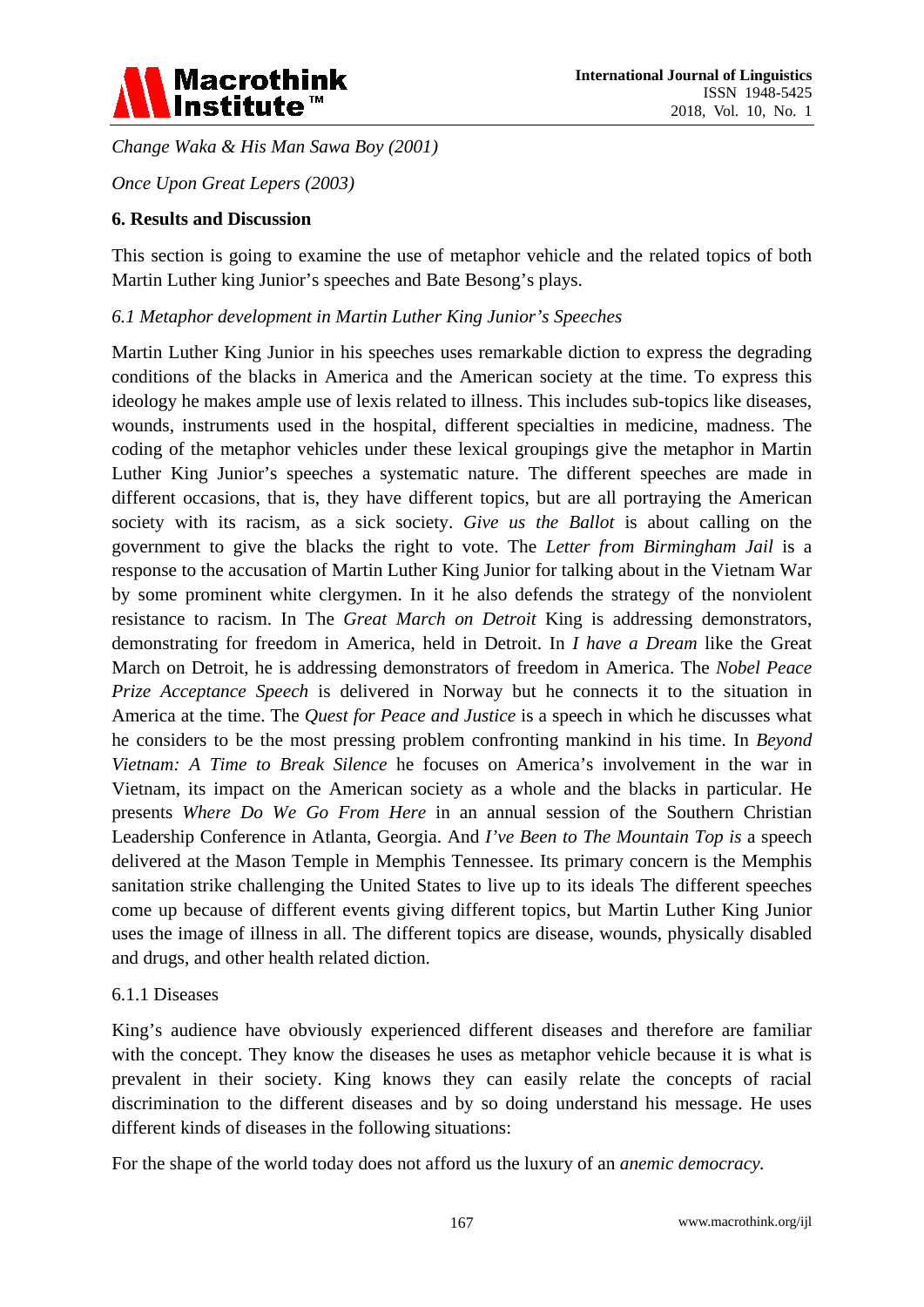

*Segregation is the cancer* in the body politic

those who have not suffered unduly from the *disease of segregation*

# *The nation is sick*

These men so often have *a high blood pressure of words* and *an anemia of deeds*

A second evil which *plagues* the modern world is that of poverty.

Just as nonviolence exposed the ugliness of racial injustice, so must the *infection and sickness* of poverty be exposed and healed

…from *paralyzing chains* of conformity

…and that love without power is sentimental and *anemic***.**

The war in Vietnam is but a symptom of a far *deeper malady* within the American spirit

Plaything of a society gone *mad on war*

I ponder the ,*madness of Vietnam*

Somehow this *madness must cease*

Negroes… have demonstrated that nonviolence is not *sterile passivity*

Martin Luther King Junior uses diseases to portray that racism is an illness. Disease is a concept that King's listeners are versed with. They have been sick and have probably taken care of sick people, or know about these diseases and can use the concept to understand his meaning. Anemia, cancer, high blood pressure are killer diseases and the use of diction semantically connected to disease like plagues, infection, paralyze, malady all insinuate illness. Madness, a disease that is specifically highlighted by Martin Luther King Junior is a mental disorder that may cause malfunction or it can be considered a poor ability to function in life. A society therefore that is mad does not function well and in this case the madness is segregation

### 6.1.2 Wounds

Wounds in Martin Luther King's speeches signify hurting through segregation. The concept of wounding is very familiar. It is found in the following instances:

Nonviolence is a powerful and just weapon… which *cuts without wounding* …

There is nothing to keep us from molding a recalcitrant status quo *with bruised hands* until we have fashioned it into a brotherhood

All over the globe men are revolting against old systems of exploitation and oppression, and out of the *wounds of a frail* world, new systems of justice and equality are born.

I believe that *wounded justice*, lying prostrate on the blood-flowing streets of our nation…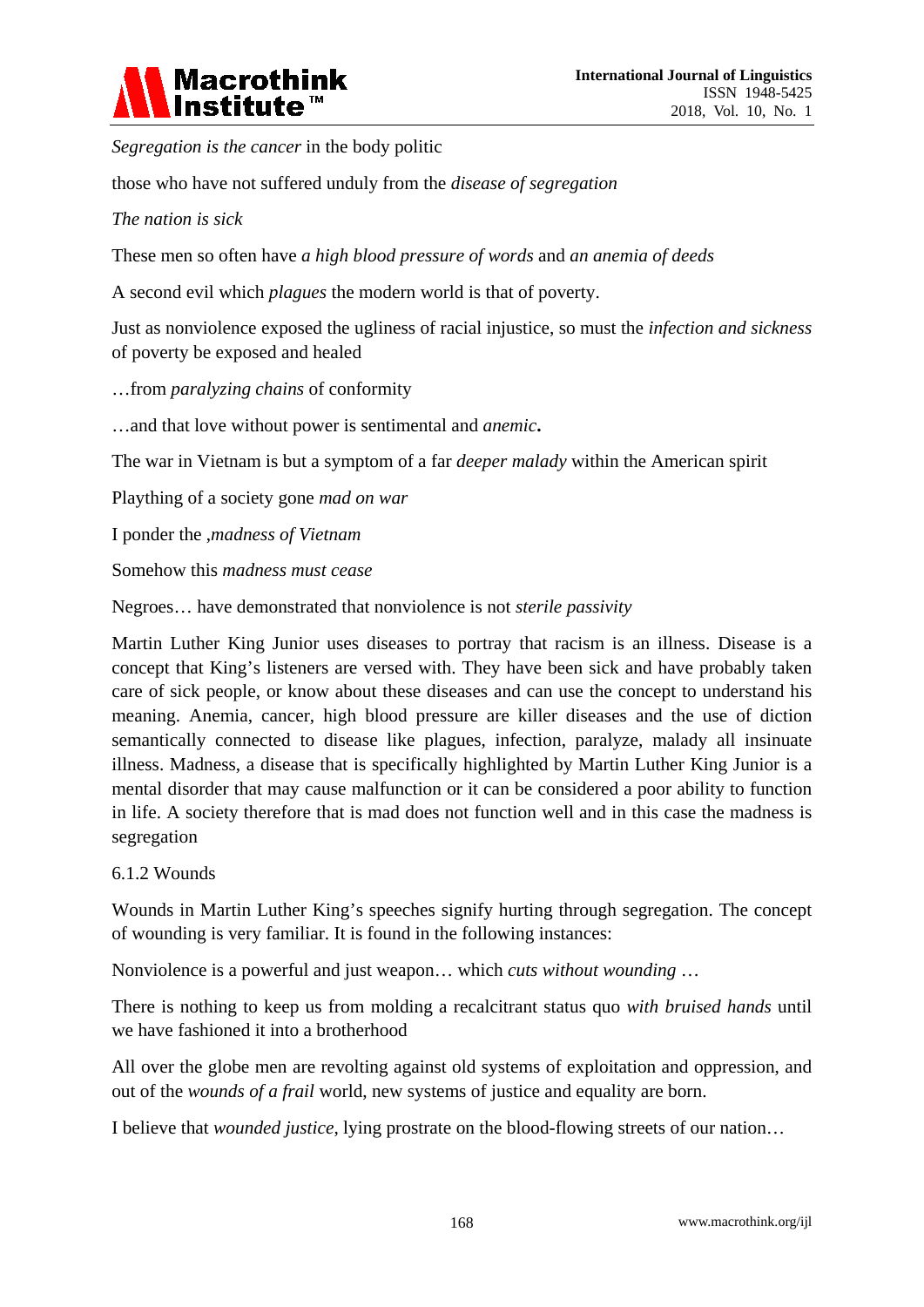# **Macrothink** Institute

The bruised hands, wounded justice, wounds of a frail world all signify exploitation, oppression, racism, segregation that have left marks of suffering on the blacks. But when he refers to nonviolence as a weapon that cuts without wounding, he is insinuating the positive impact nonviolent strikes have on the government.

# 6.1.3 Physically disabled

Martin Luther King Junior makes use of the images of the crippled and the blind to show a degrading society. The following are instances in which he uses 'crippled and blind.'

The negro is still sadly *crippled* by the manacle of segregation

We are taking the black young men who had been *crippled* by our society

The great decent majority who through *blindness…*. Have allowed their consciences to sleep

The *blind operation* of our economic system

And even his cultural life was rising through the steady decline of *crippling illiteracy*

To be physically challenged is having a disability that is a limitation on a person's physical functioning. Therefore the physically challenged does not have the ability to carry out their duties fully. A cripple cannot move, likewise a blind cannot see. These impairments distort the functioning of the body. The concept of physical disabilities makes the concept of racism better understood since the audience have experience the malfunctioning of those who are physically disable. Martin Luther King Junior portrays the black in America as being crippled by segregation in the society, and the blind as those implementing racism, who cannot see or feel the pain they are causing on the blacks.

### 6.1.4 Drugs

The presence of drugs insinuate the presence of the sick. Martin Luther King Junior uses drug in negative ways to show the negativity of racial discrimination. This is seen in the following instances:

*Tranquilizing drug* of gradualism

Massive *dose of violence*

*Injecting poisonous drugs* of hate into the veins of people

Powerful 'action' *antidotes* to combat the *disease of segregations*

Behind the *anesthetizing security* of stained glass windows

The tranquilizing drug, dose of violence, poisonous drugs, antidotes, anesthetizing security are used in a manner to portray the destructive nature of drugs-segregation- to the lives of blacks. Other health related diction used are instruments like 'suction tube, thermometer, thermostat' that are used in the hospital. He uses 'poisoned' as a metaphor used in destroying the American society.

# *6.2 Metaphor Development in Bate Besong's Plays*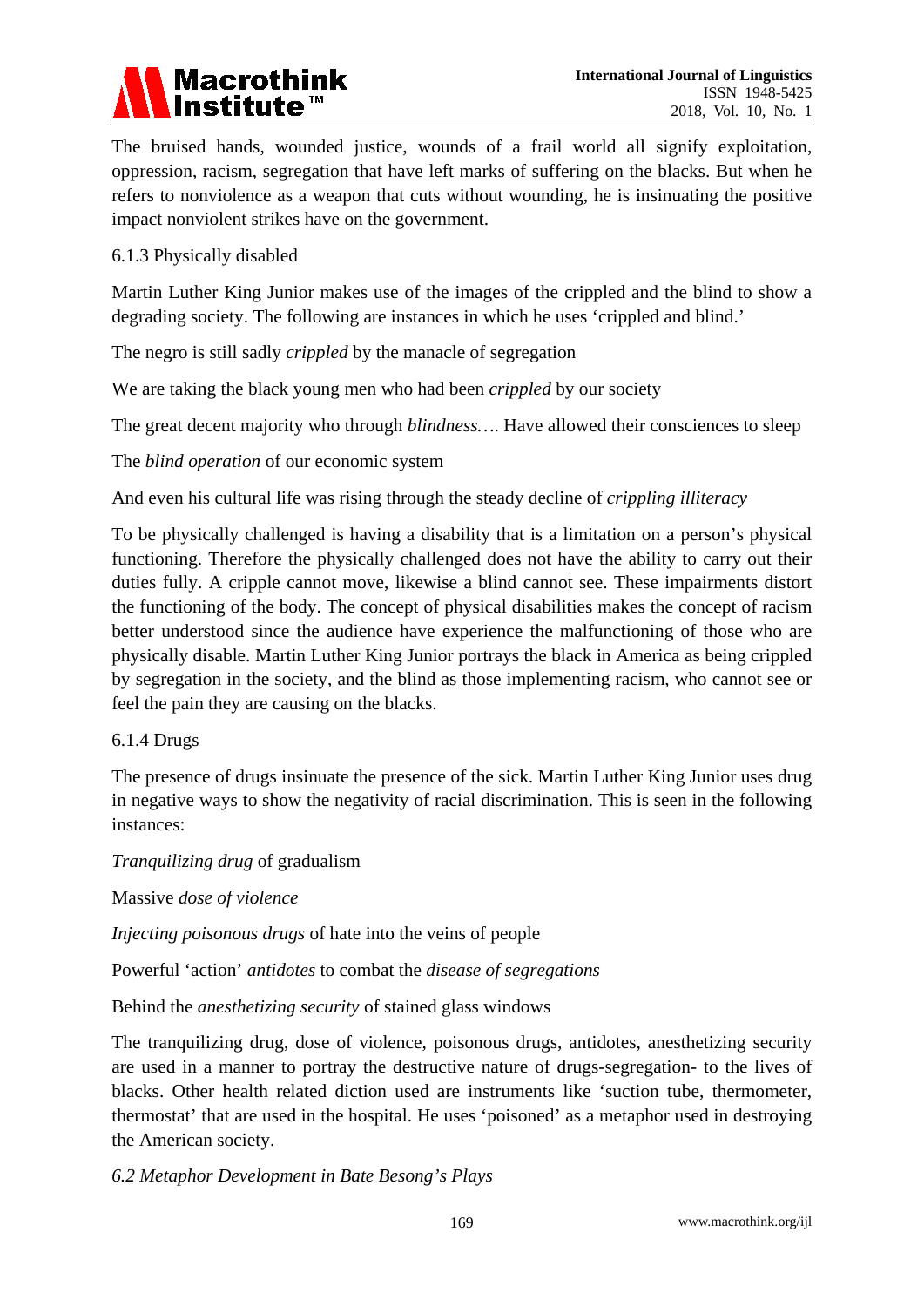

Bate Besong in his plays uses metaphors of illness in writing about different topics. *Beasts of No Nation* is about embezzlement of state funds. The play is about a mayor who spends 450million of the 500million budget on shit related issues like toilet tissues and disinfectants. The Nightsoil men who cart away the shit are not paid and are threatened when they want to protest. Those who are at the top live in affluence while those at the bottom live in abject penury. *Requiem for the Last Kaiser* presents an oppressive regime with a president whose word is law. Those who are at the top support Akhikikriki the deity of Agidigidi, but at the end the masses rise up against them and ousts them from the marble palace. *Change Waka and His Man Sawa Boy* is about election fraud. Besong portrays this fraud through the use of stuffed ballot boxes, decaying teeth, electoral asphyxia, cerebral anaemia, all metaphors giving the picture of a sick society. In *Once Upon Great Lepers*, Besong is presenting a degraded society through two lepers who are identical twins, Ntufam and Samndeng. These lepers appear on crutches and are covered with running sores and protruding acnes. The play is filled with nasty images; smelling pus, carcass pollutants and contaminated blood. The play portrays a situation where the lepers are not taken care of, even when the hospitals are available. The play metaphorically presents a repressive regime through the use of images of illness.

### 6.2.1 Bad Breath

In Besong's society bad breath is a very annoying experience which causes so much discomfort to the one having it and to those around. His audience understand its implication and therefore grasp the concepts he uses bad breath to explain. Bad breath is used in all Besong's four plays under study. Bad breath is expressed in the following instances:

Maybe it is your *mouth that is smelling*

# You *foul-mouthed* rascal

Rather than have your *teeth extracted*, you prefer carrying a *mouth full of rotten teeth*

It is no exaggeration to say his *bad breath* is…

*Decaying teeth smell* and we feel ashamed…Yet an ordinary chewing stick from a hibiscus hedge will help to keep your teeth clean

What does a *dentist do with a bad tooth*? It will take a hammer and chisel to knock off Agidigidi's *bad leadership teeth*.

Besong in his works uses the image of the mouth to portray a sick society. It is an image he uses in many of his plays to show the different ills of the society. He focuses on the smell of the mouth using bad breath, bad tooth, rotten teeth, foul-mouthed to represent s fraudulent society, bad leadership, filthy society and an unjust society. The smelling mouth is an experience his audience all know, so it makes it easier for him to use a known concept to explain an unknown one.

6.2.2 Diseases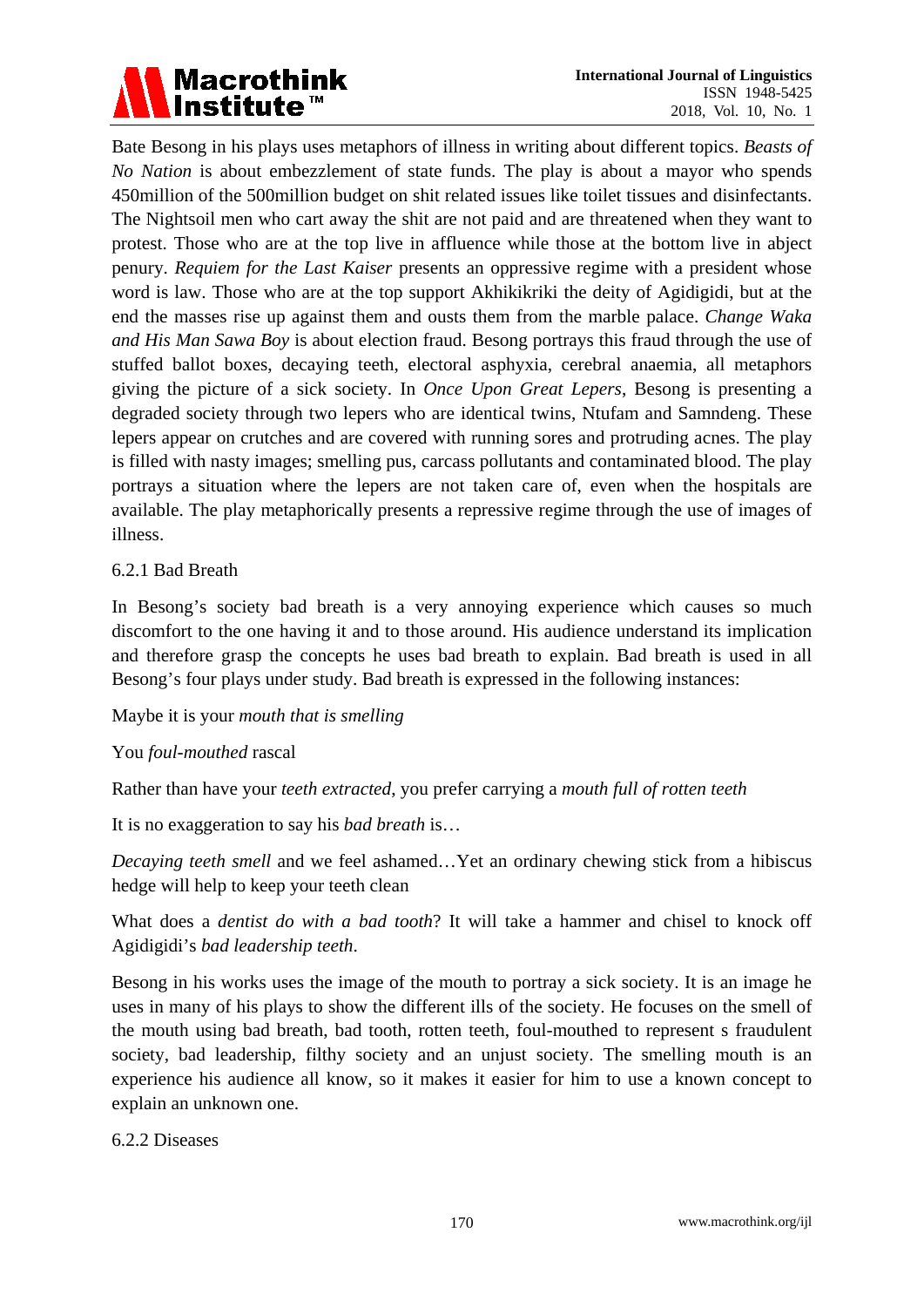# **Macrothink** institut

The diseases mentioned in the plays are experiences that Besong's audience have seen or they know about. Different kinds of diseases in the plays are used in the following instances:

The worst tumour that ravages the national anatomy is the *tumour of flattery*!

…bottomless hole of the *ulcerous economy*

…our *leprous Economy*

…brain is cut off and the transparent ballot box dies of electrical *asphyxia* or *cerebral anaemia*…

…you do not have *irreversible glaucoma* otherwise you'll see that the *cancer* has progressed.

He has … *malformed genitals* 

They have been eaten to the core by the *syphilis* of the new…

*Cancerous growths* in the nation's morale

Carrier of *cryptococcal meningitis*

It is suffering from *kwashiorkor*

In fact he has *collapsed into a coma*.

*Heart problems* and *thickening arteries*

…*epileptic Judiciary*

The *country is barren*

*Risk of the stroke,* 

*Sick country*

When our *nose is leaking with catarrh,* we should blow it out.

It will *burst open, spelling reddish and smelly pus*.

… *cancerous balloon* should discharge all its decayed contents,..

… reddish balloon like protrusion from his navel which emits offensive odour.

That *economy is mad*

Rocks of fire-power *sucked the oxygen out of their brains*.

*Arteries* of the human body can become *clogged*

However, during the *surgery a blood clot developed in the brain…*

Just like Martin Luther King Junior, but more extensively Besong uses diseases as a concept to portray the ills of the society. His kind of diseases are many more than that of King. He uses diseases as metaphor vehicle, in some situations as adjectives and in others as nouns. Using diseases as nouns he talks of tumour, syphilis, meningitis, glaucoma, heart problems,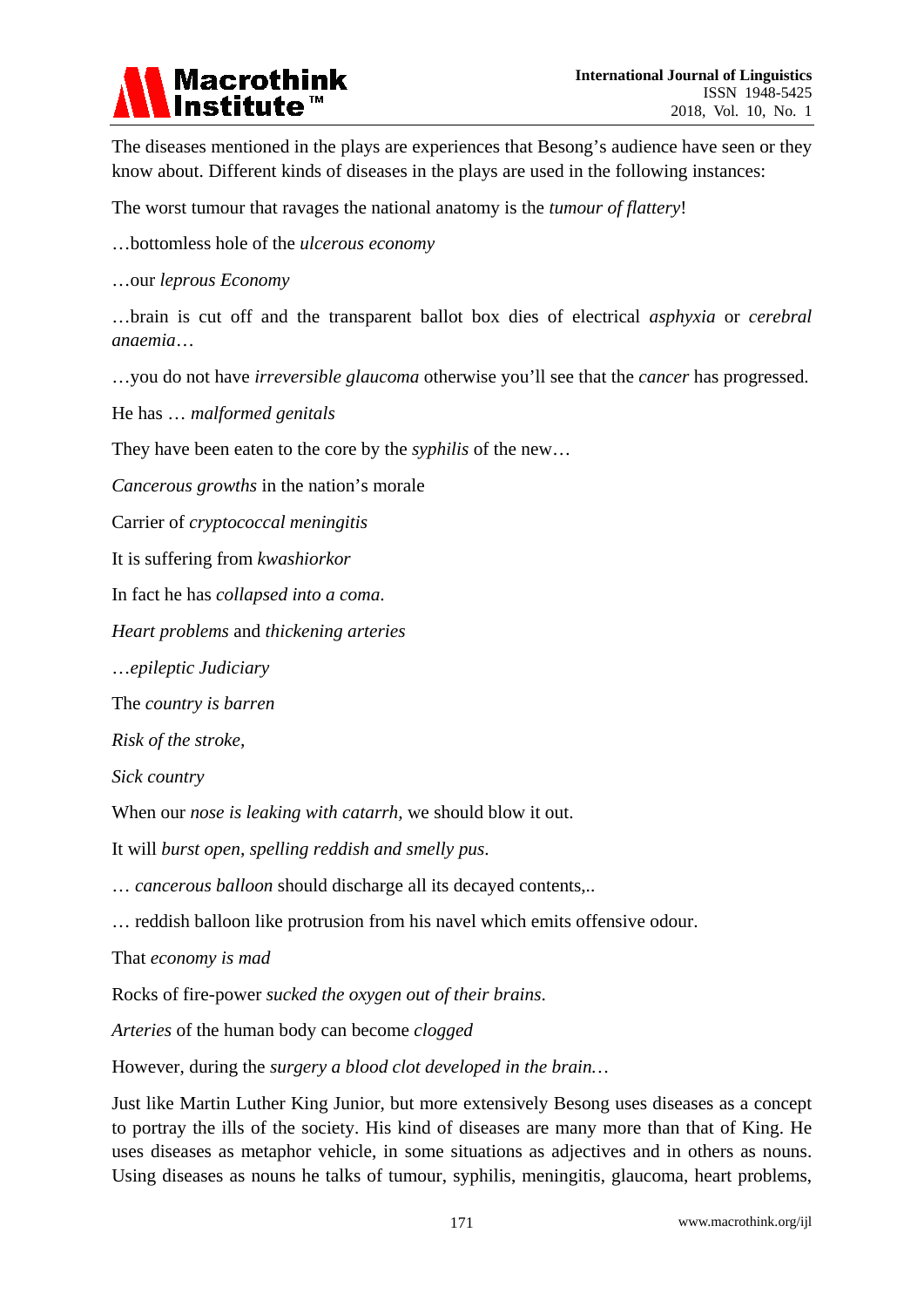

coma, asphyxia, anaemia, catarrh and kwashiorkor. Using diseases as adjectives he mentions malformed genitals, leprous economy, ulcerous economy, cancerous growths, epileptic judiciary, the economy is mad and cancerous balloons.

### 6.2.3 Physically Disabled

The physically disabled are used in the following situations:

Ntufam and Samndeng lepers

Cripple and blindman

Ignorant imbeciles

Unlike Martin Luther King, Besong uses the physically disabled as characters in his plays. In *Beasts of No Nation*, he uses Cripple and Blindman as characters representing the downtrodden in the society. In *Once Upon Great Lepers*, the characters are lepers that are not taken care of. The inability of the characters to carry out their duties as complete humans represent an unhealthy society. These inabilities metaphorically portray a handicap in the functioning of the society.

6.2.4 Drugs

An *injection* was administered.

… requires a stronger *dose* than one on a normal diet…

… Power is the ultimate *aphrodisiac*

*Drug dosage problems*

*Anti-coagulant drugs…*

*Tranquilizers*

We'll give *surgery without anaeasthesia*

Just like Martin Luther King Junior, Bate Besong uses drugs in a negative way in his plays. The use of drugs portray the negative acts in society like electoral fraud, bad leadership, embezzlement and maltreatment of the masses.

There are other expressions that carry the impression or give the picture of illness, but are not the subgroups. The presence of a surgeon, physician indicate the presence of the sick. Also, contaminated blood, balm, consignment of blood, syringe are all diction related to the concept of illness. The use of Lazarus is an allusion from the Holy Bible that gives an image of the sick. Besong says *'The physician of today's Lazarus.'* As Cameron and Maslen (2010) discuss, the categorisations are not defined categories, meaning that one item might fall in different categories. But the main idea running through the study stays, that is, the use of illness as a vehicle.

# **7. Conclusion**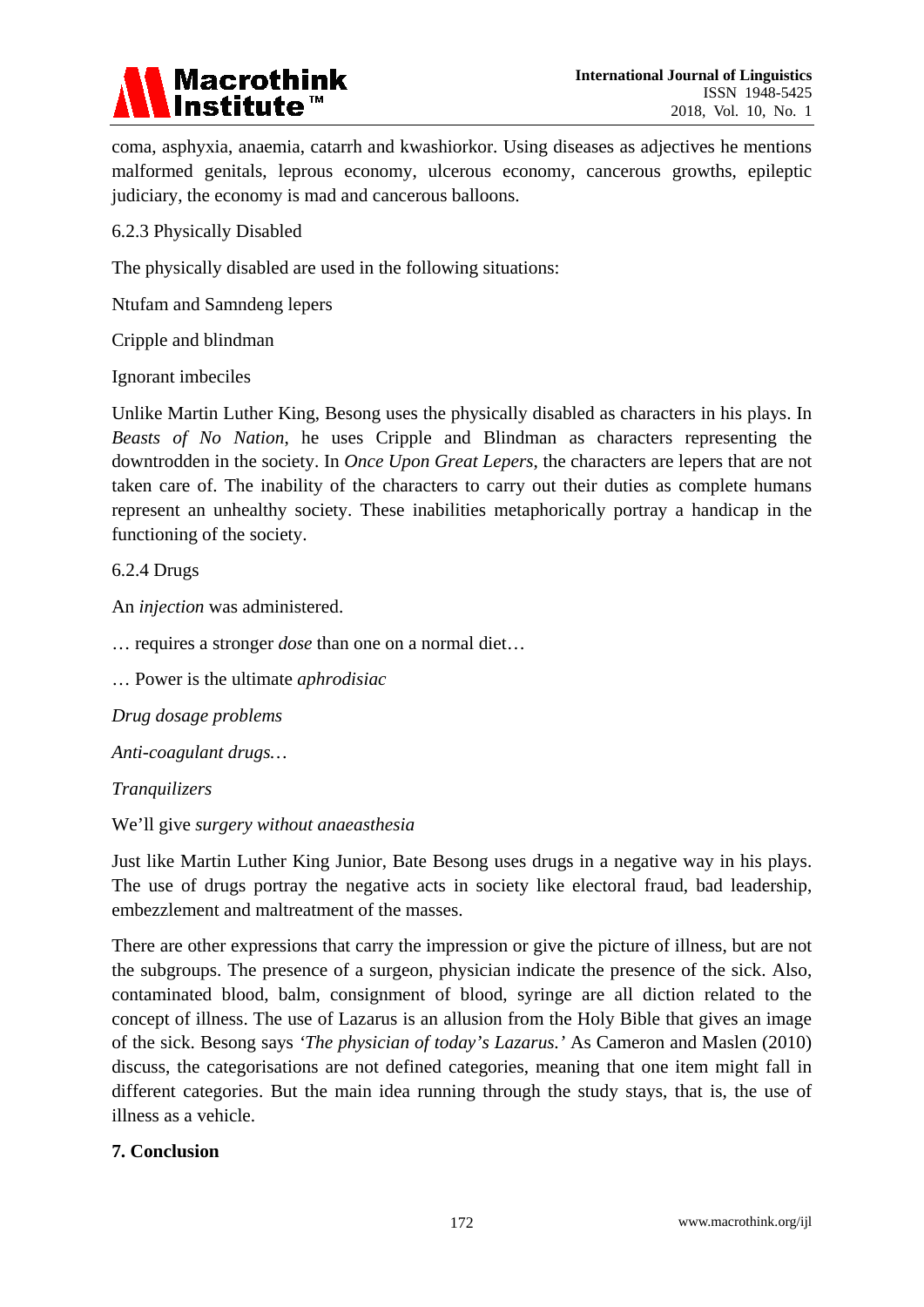

The works of Martin Luther King Junior and Bate Besong shed light on the institutional inequalities in society, through the use of illness as a metaphor vehicle. The lexical choices used in their works explain better the broad socio-cultural context in which these choices are used, expressing the ideologies that have an influence on their audience. The study has shown how the linguistic choices of vehicle patterns by both authors help the speaker and writer to propagate their ideologies effectively. The groupings of the metaphor vehicles portray that both Martin Luther King Junior and Bate Besong follow the discourse dynamics, showing interconnectedness of the dimensions of metaphor used in their works, unravelling vehicle patterns of the systematic metaphor of illness. This is revealed through the use of metaphors of diseases, drugs, instruments in the hospital, the physically disabled as characters and to describe situations, all to show a depreciated society. Their view of a society with social ills-in Martin Luther King Junior's case a racist society and in Bate Besong's case a society filled with electoral fraud, a repressive government and embezzlement- bring to mind the image of sickness. Their attitude to such a society is one that as Bate Besong says, in Requiem for Last Kaiser (1998, pp.1) needs 'a hammer and chisel to knock off' the bad tooth. The study makes use of a large stretch of discourse to draw the conclusion on the use of the metaphor of illness in the works of Martin Luther King Junior and Bate Besong.

### **References**

Alimi, M. M., & Ebewo, P. J. (2008). English language and Literature: Cross Cultural Currents. Newcastle:Cambridge Scholars Publishing.

Ambe, H. N. (2004). Shit and Stench as Dramatic Strategy: Bate Besong's Beasts of No Nation. In Literary Criterion, C.N.Srinath et al.eds., 3&4, 185-197.

Besong, B. (2001). Change Waka and His Man Sawa Boy. Yaounde: Editions CLE.

Besong, B. (1998). Requiem for the Last Kaiser. Limbe: Pressbook.

Besong, B. (2003).Three Plays. Yaounde: Editions CLE.

Halliday M. A. K., & Hasan, R (1985). Cohesion in English. New York: Longman.

Cameron, L., & Maslen, R. (2010) Metaphor Analysis: Research Practice in Applied Linguistics, Social Sciences and the Humanities. London: Equinox Publishing Ltd.

Fomukong, S. E. A. (2013). Protest: A Biblical Perspective of Bate Besong's Beasts of No Nation. *International Journal of English and Literature, 4*(7), 337-343. https://doi.org/105897/IJEL012.164

Fomukong, S. E. A. (2015). Biblical Allusions, Antithetical Structures and Triads: A Stylistics-Rhetoric Appraisal of Some Speeches by Martin Luther King Junior. *International Journal of English Linguistics, 5*(6), 11-19. https://doi.org/10.5539/ijel.v5n6p11

Fomukong, S. E. A. (2017). Stylistic Metaphor: Sense of sight and Smell in the Works of Martin Luther King Junior and Bate Besong. *Advances in Social Science Research Journal, 4*(6), 104-115. https://doi.org/10.14738/assrj.46.2868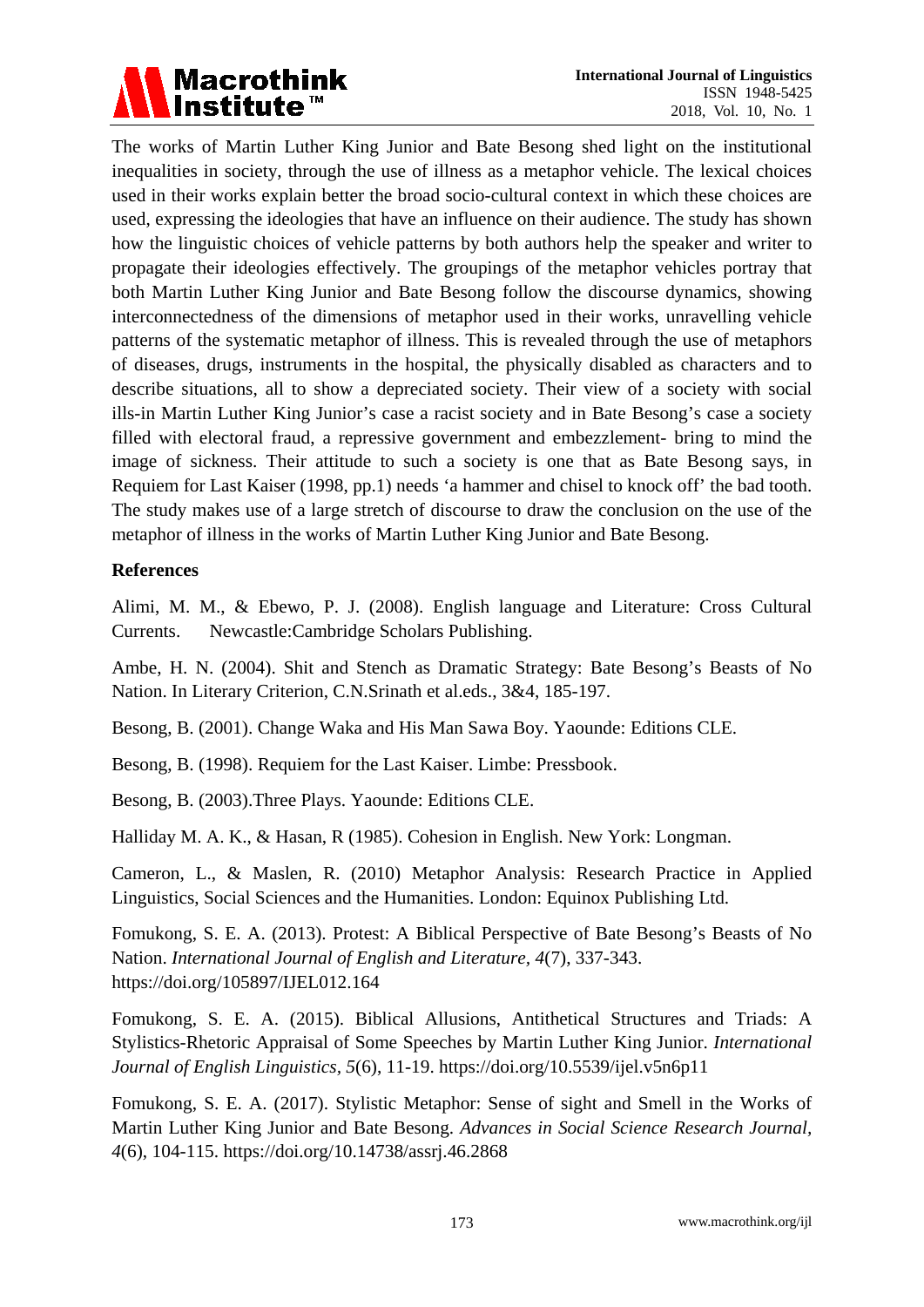

Goatly, A. (2010). Explorations in Stylistics. London: Equinox. Retrieved from http://www.equinoxpub.com

Lakoff, G., & Johnson, M. (1980). Conceptual Metaphor in Everyday Language. Literary Devices Retrieved from http://Literarydevices.net/metaphor/

Nchia, E. Y. (2016). New people, New Style, Old Dance": An Analysis of the Dominant Ideologies in Bate Besong's Plays. *Asian Journal of Humanity, Arts and Literature, 3*(1), 81-90.

Sipra, M. A., & Rashid, A. (2013). Critical Discourse Analysis of Martin Luther King's Speech in Socio-Political Perspective. *Advances in Language and Literary Studies, 4*(1), 1-27. https://doi.org/10.7575/aiac.alls.v4n.1p.27

Takem, T. (2007). Dramatic Discourse and Democratic Translation in Cameroon:Aesthetics of Liberation in Bate Besong's 'Requiem for the Last Kaiser.' Retrieved from http://www.batebesong.com/2007/10/dramatic-discou.html

Yimbu, E. N. (2016). Oral Aesthetics and the Power of Symbols in the Plays of Derek Walcott and Bate Besong. *Path of Science, 2*(10), 2.28-2.40.

# **APPENDIX**

### **Where do we go from here**

…and that love without power is sentimental and anemic**.**

The blind operation of our economic system.

These men so often have a high blood pressure of words and an anemia of deeds.

### **Letter from Birmingham Jail**

Segregation is the cancer in the body politic those who have not suffered unduly from the disease of segregation.

Normal and healthy discontent.

Powerful 'action' antidotes to combat the disease of segregations.

Behind the anesthetizing security of stained glass windows.

In those drugs the church was not rarely a thermometer that recorded the ideas and principles of popular opinion; it was a thermostat that transformed the mores of the society.

…from paralyzing chains of conformity.

### **Give us the Ballot**

These men so often have a high blood pressure of words and an anemia of deeds.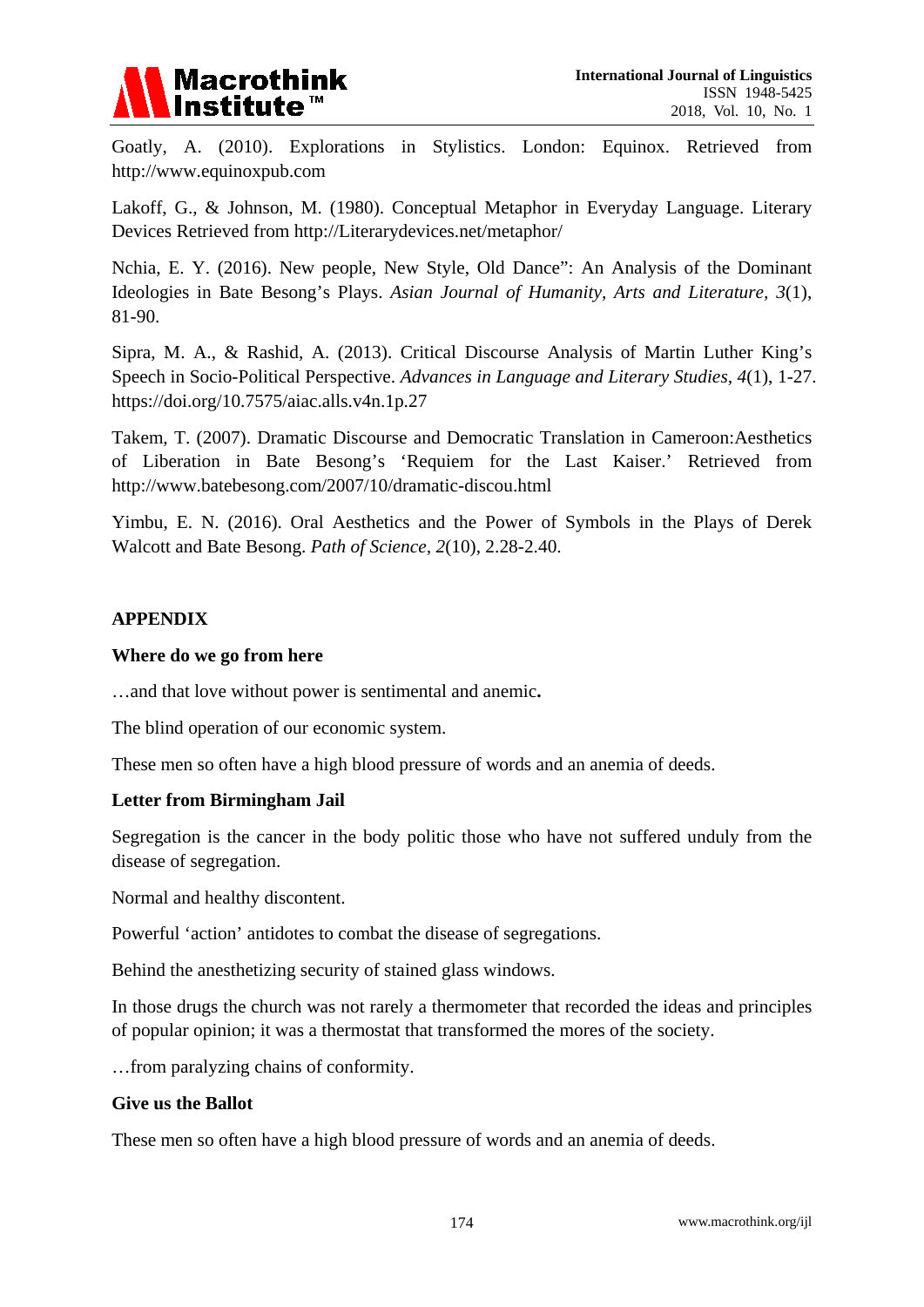

# **I've been to the Mountain Top**

The nation is sick.

# **I Have a Dream**

The negro is still sadly crippled by the manacle of segregation.

Tranquilizing drug of gradualism.

# **Beyond Vietnam: A Time to Break Silience**

Plaything of a society gone mad on war.

Vietnam continued to draw men and skills and money like some demonic destructive suction tube.

We are taking the black young men who had been crippled by our society

If our nation wasn't using massive dose of violence…

If America's soul becomes totally poisoned, part of the autopsy must read 'Vietnam.'

…for the health of our land.

…life and health of America.

I ponder the madness of Vietnam.

…and we again fell victim of the deadly western arrogance that poisoned the…

Somehow this madness must cease.

The war in Vietnam is but a symptom of a far deeper malady within the American spirit,...

Injecting poisonous drugs of hate into the veins of people.

…battlefields physically handicapped and psychologically deranged.

There is nothing to keep us from molding a recalcitrant status quo with bruised hands until we have fashioned it into a brotherhood.

All over the globe men are revolting against old systems of exploitation and oppression, and out of the wounds of a frail world, new systems of justice and equality are born.

### **Nobel Peace Prize Acceptance Speech**

Negroes… have demonstrated that nonviolence is not sterile passivity.

I believe that wounded justice, lying prostrate on the blood-flowing streets of our nation…

…on the blood flowing streets.

### **The Quest for Peace and Justice**

Nonviolence is a powerful and just weapon… which cuts without wounding …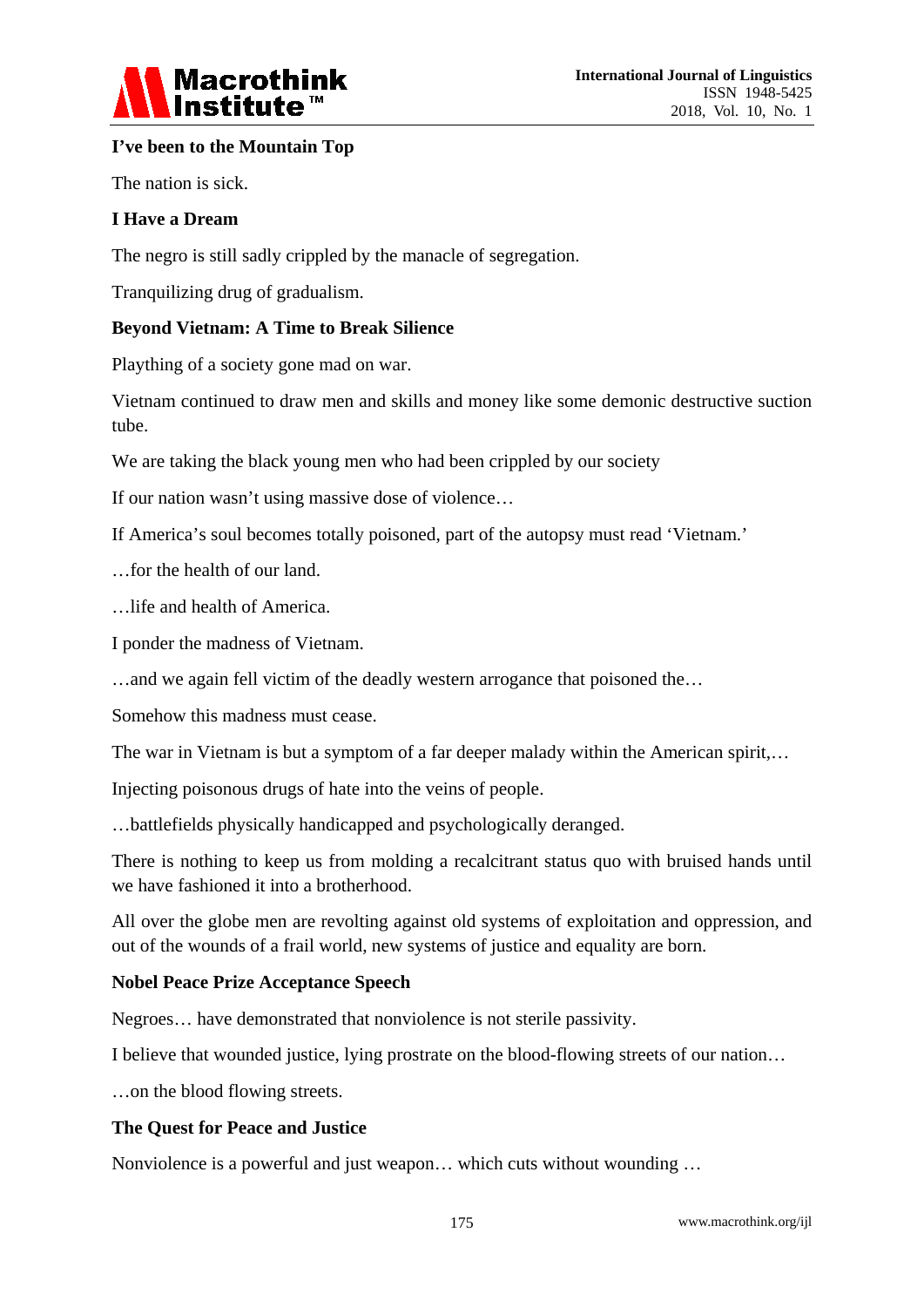

…appealing to the conscience of the great decent majority who through blindness, fear, pride, and irritation have allowed their consciences to sleep.

A second evil which plagues the modern world is that of poverty.

Most of these poverty stricken children of God have never seen a physician or a dentist.

Just as nonviolence exposed the ugliness of racial injustice, so must the infection and sickness of poverty be exposed and healed-not only its symptoms but its basic causes.

…to see men victimized with starvation and illhealth when we have the means to help them.

#### **The Great March on Detroit**

For the shape of the world today does not afford us the luxury of an anemic democracy.

…segregation is a cancer in the body politic.

…removed before our democratic health…

#### **Beasts of No Nations**

Maybe it is your mouth that is smelling (88).

Is there no balm in Ednuoay. Is there no physician here?(91)

The worst tumor that ravages the national anatomy is the tumor of flattery! (130)

You foul-mouthed rascal (135).

…bottomless hole of the ulcerous economy (141).

…our leprous Economy (115).

### **Requiem for the Last Kaiser**

What does a dentist do with a bad tooth? It will take a hammer and chisel to knock off Agidigidi's bad leadership teeth (1).

They have been eaten to the core by the syphilis of the new… (2)

Sick country  $(7)$ .

The physician of today's Lazarus (11).

We'll give surgery without anaeasthesia  $(14)$ .

Foreign sanatoriums (17).

Tried leaders always avoid that leprosy (20).

Cancerous growths in the nation's morale (21).

Carrier of cryptococcal meningitis (21).

It is suffering from kwashiorkor (22).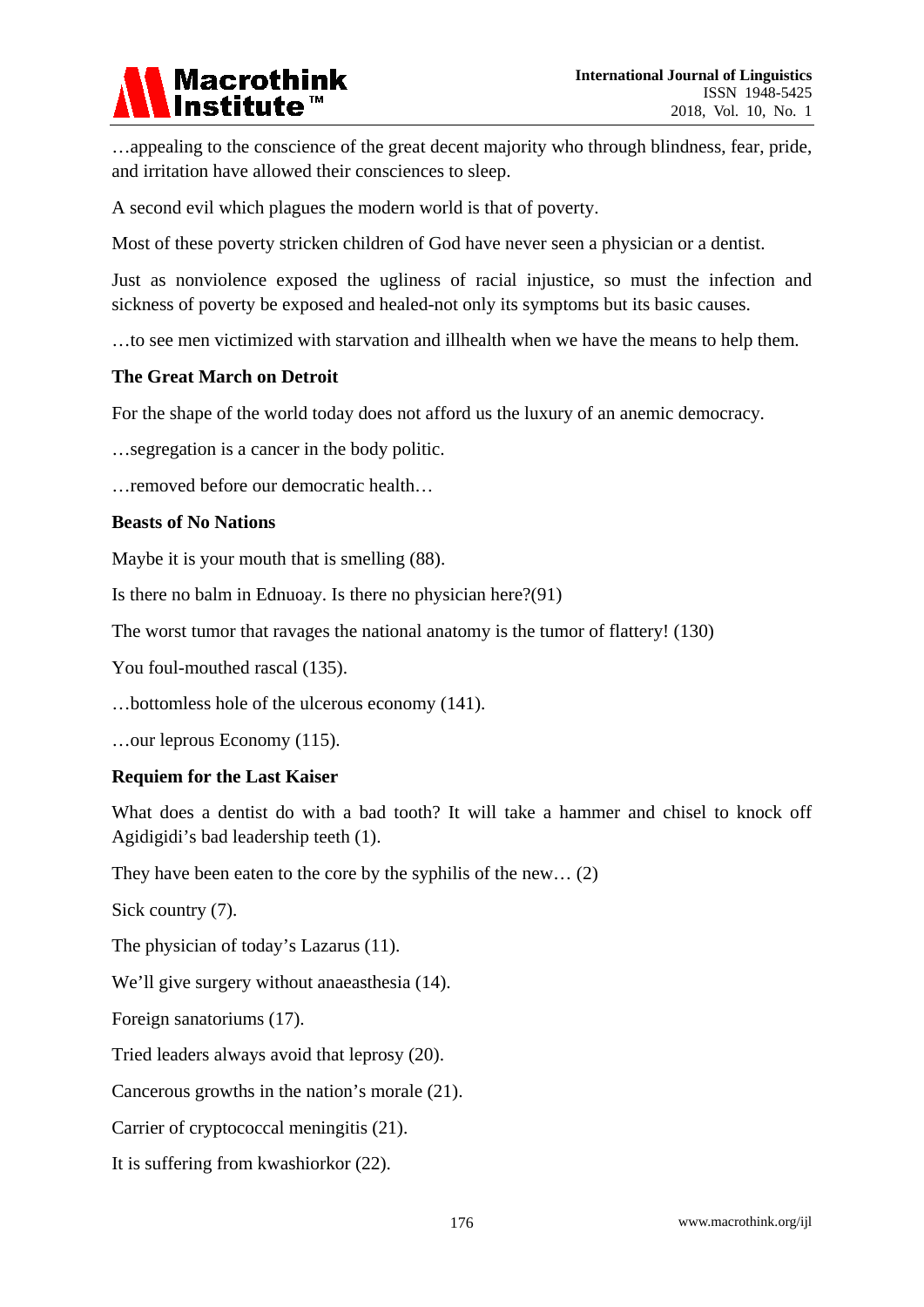

In fact he has collapsed into a coma…because of drug problems (23).

The variety of anti-coagulant drugs he takes to combat the risk of the stroke… (23).

He is certainly ill (23).

The beast is insane (23).

Heart problems and thickening arteries leading to constriction of the brain's blood supply (23).

The surgery was meant to transfer a portion of blood vessel from AKHIKI's leg to his neck, Pastor (23).

I would rather let an obedient bushman into an ultra-complex hospital surgery room… (25).

…Alcohol and tranquilizers to take care of the rest… (32).

And stop behaving like those monkeys: ignorants imbeciles unhappy… (33).

That economy is mad (38).

We have given a shot in the arm of the epileptic Judiciary  $(45)$ .

Risk of the stroke.

Rocks of fire-power sucked the oxygen out of their brains.

The country is barren (57).

# **Once Upon Great Lepers**

It is no exaggeration to say his bad breath is….

It will burst open, spelling reddish and smelly pus (16).

The cancerous balloon should discharge all its decayed contents,.. (16).

You are pursued with a syringe containing ngyenmbo contaminated blood (19).

Arteries of the human body can become clogged (20).

However, during the surgery a blood clot developed in the brain (22-23).

Rather than have your teeth extracted, you prefer carrying a mouth full of rotten teeth (27).

The surgeons await a consignment of blood.

An injection was administered (58).

# **Changa Waka and His Man Sawa Boy**

Decaying teeth smell and and we feel ashamed…Yet an ordinary chewing stick from a hibiscus hedge will help to keep your teeth clean (8,).